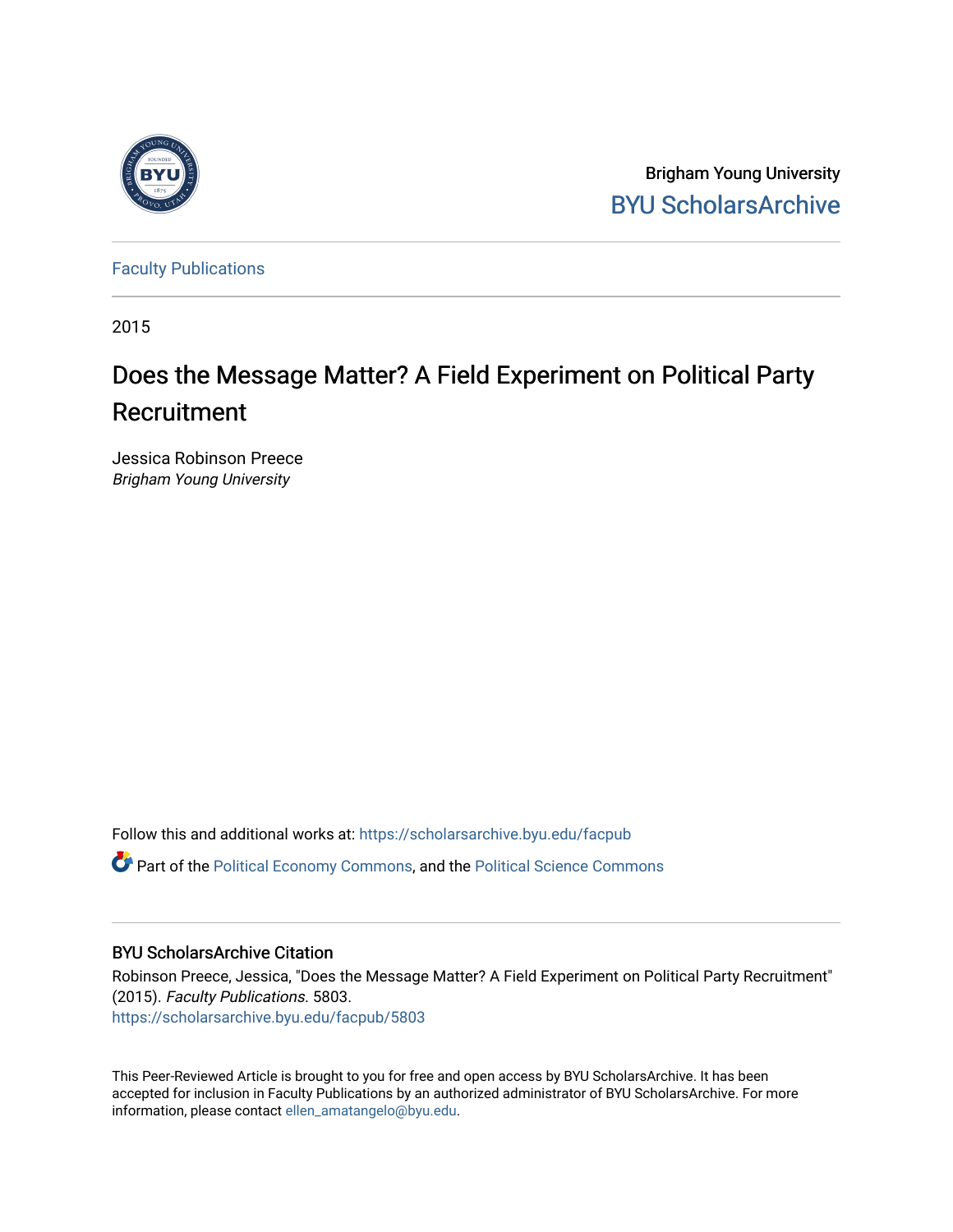# **Does the Message Matter? A Field Experiment on Political Party Recruitment**

**Jessica Robinson Preece**∗ **and Olga Bogach Stoddard**†

#### **Abstract**

Do men and women respond to various party recruitment messages similarly? Working with the Utah County Republican Party, we designed a field experiment in which we invited over 11,600 male and female party activists to attend a free, party-sponsored "Prospective Candidate Information Seminar" by randomizing different invitation messages. We found that women were half as likely as men to respond to recruitment—log on to the seminar website for more information, register for the seminar, and attend the seminar. While we found some suggestive evidence about what recruitment messages may particularly motivate women or men vis-a-vis a control message, our findings are inconclusive because of a low response rate. ` This first attempt to experimentally test gendered reactions to recruitment in a sample of active party supporters provides a valuable baseline for future research.

**Keywords:** Field experiment, gender, political ambition, political participation.

#### **INTRODUCTION**

As scholars have sought to understand why women are vastly under-represented in political office, they have found that the nature of political party recruitment plays an important role. The dominance of men in the existing party networks and the gendered nature of party leaders' social and professional contacts mean that women are much less likely to be identified as prospective candidates and get recruited. But what happens when recruitment efforts include women?

The research on gendered responses to recruitment has produced little consensus. Observational quantitative data suggest that men and women respond to recruitment similarly, but evidence gathered from party leaders and other political elites indicates that recruitment of women is significantly more difficult. We conducted a field experiment to test how men and women respond to various

<sup>∗</sup>Department of Political Science, Brigham Young University, Provo, UT 84602, USA; e-mail: [Jessica\\_preece@byu.edu](mailto:Jessica_preece@byu.edu) †Department of Economics, Brigham Young University, Provo, UT 84602, USA; e-mail: [olga.stoddard@byu.edu](mailto:olga.stoddard@byu.edu)

<sup>C</sup> The Experimental Research Section of the American Political Science Association 2015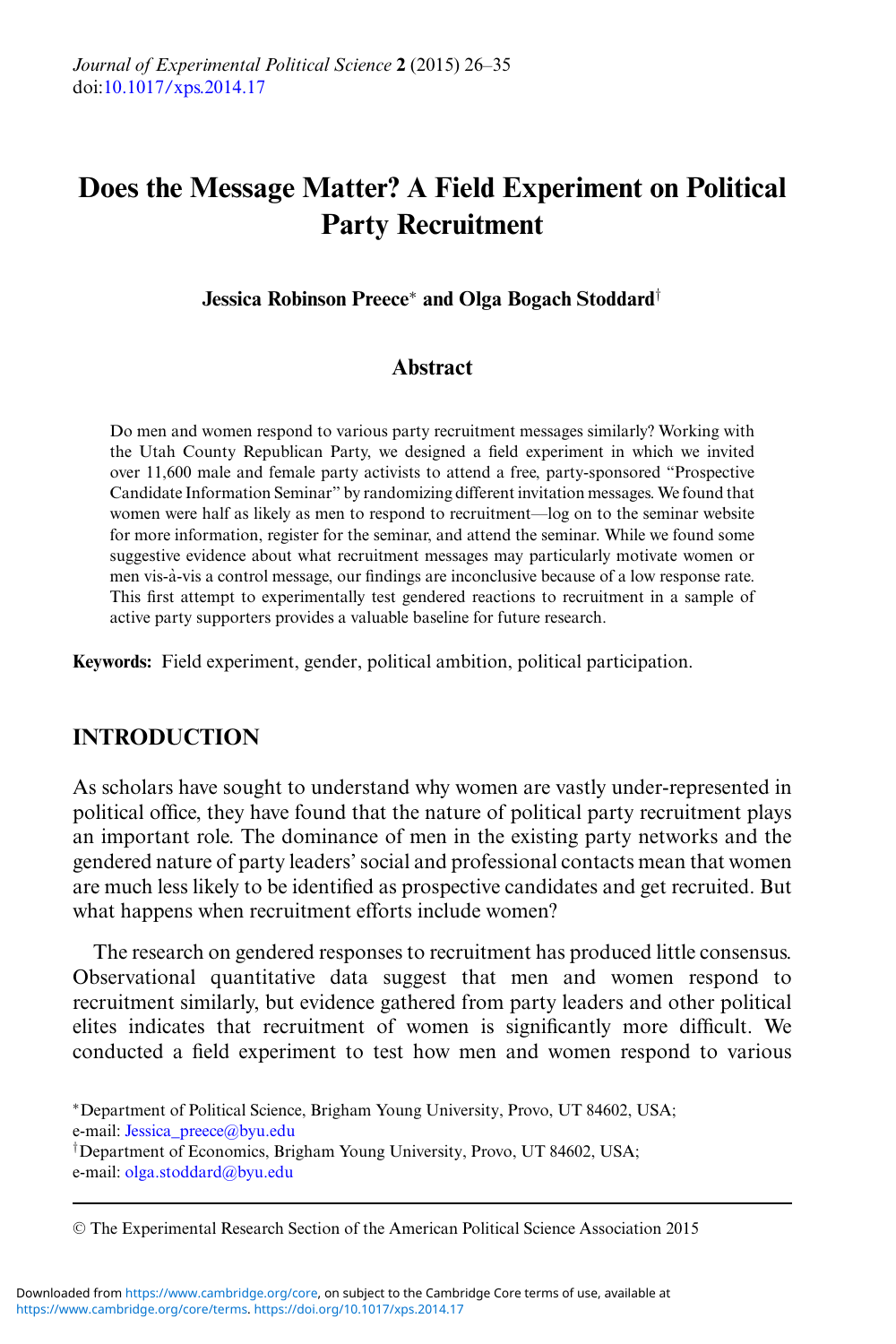political party recruitment messages. In partnership with the Utah County Republican Party, we invited 11,610 of the Party's most active caucus-goers to a "Prospective Candidate Information Seminar" (PCIS). We randomly varied the content of the invitation to test whether different messages were more or less successful at recruiting women and men.

We find some differential results between messages; however, due to lower than expected response rates (about 1% overall), it is difficult to draw firm conclusions about the effects of the treatment messages. However, we find that, on average, women were about *half* as likely as men to respond to party recruitment. Thus, while we are not able to definitively distinguish between the various recruitment messages, our results clearly demonstrate that responses to recruitment are strongly gendered.

#### **THEORETICAL BACKGROUND**

Prior research of individuals in candidate pools and those in political office has found little support for the idea that politically engaged women seek office as a natural outgrowth of their political interest and desire for power. Extensive interviews with professionals in fields from which politicians are most often drawn show that women are much less likely to have considered running for office than their male counterparts, even when controlling for political interest and qualifications (Lawless and Fox [2010\)](#page-9-0). More than half of female state legislators report that they had never seriously thought about running for office until someone else suggested it to them (Carroll and Sanbonmatsu [2013\)](#page-9-0). These data cast doubt on the universality of the standard political ambition model for candidates in American politics.

Instead, Carroll and Sanbonmatsu [\(2013\)](#page-9-0) argue that women tend to decide to run for office via a "relationally embedded" process. In this model, party recruitment is an important catalyst for sparking women's political ambition. Empirical research supports this perspective. Professional women who were recruited for office by party leaders, office holders, or political activists are more than twice as likely to consider running for office and significantly more likely to have taken some concrete steps toward running than those who were not (Lawless and Fox [2010,](#page-9-0) 109). And when asked about the most important factor that motivated them to run for office, 23.8% of female state representatives (vs. 14.8% of male state representatives) and 14.9% of female state senators (vs. 7.8% of male state senators) identified party leader recruitment (Carroll and Sanbonmatsu [2013\)](#page-9-0). Furthermore, interviews with political elites support the claim that "women's initial decision to run for office is more likely than men's to involve recruitment" (Sanbonmatsu [2006,](#page-10-0) 27). In fact, there is even some reason to believe that recruitment may close the gender gap in political ambition: Professional women who recall being recruited by party officials are equally likely to consider running for office as men who recall being recruited (Fox and Lawless [2010\)](#page-9-0). In other words, observational data suggest that difference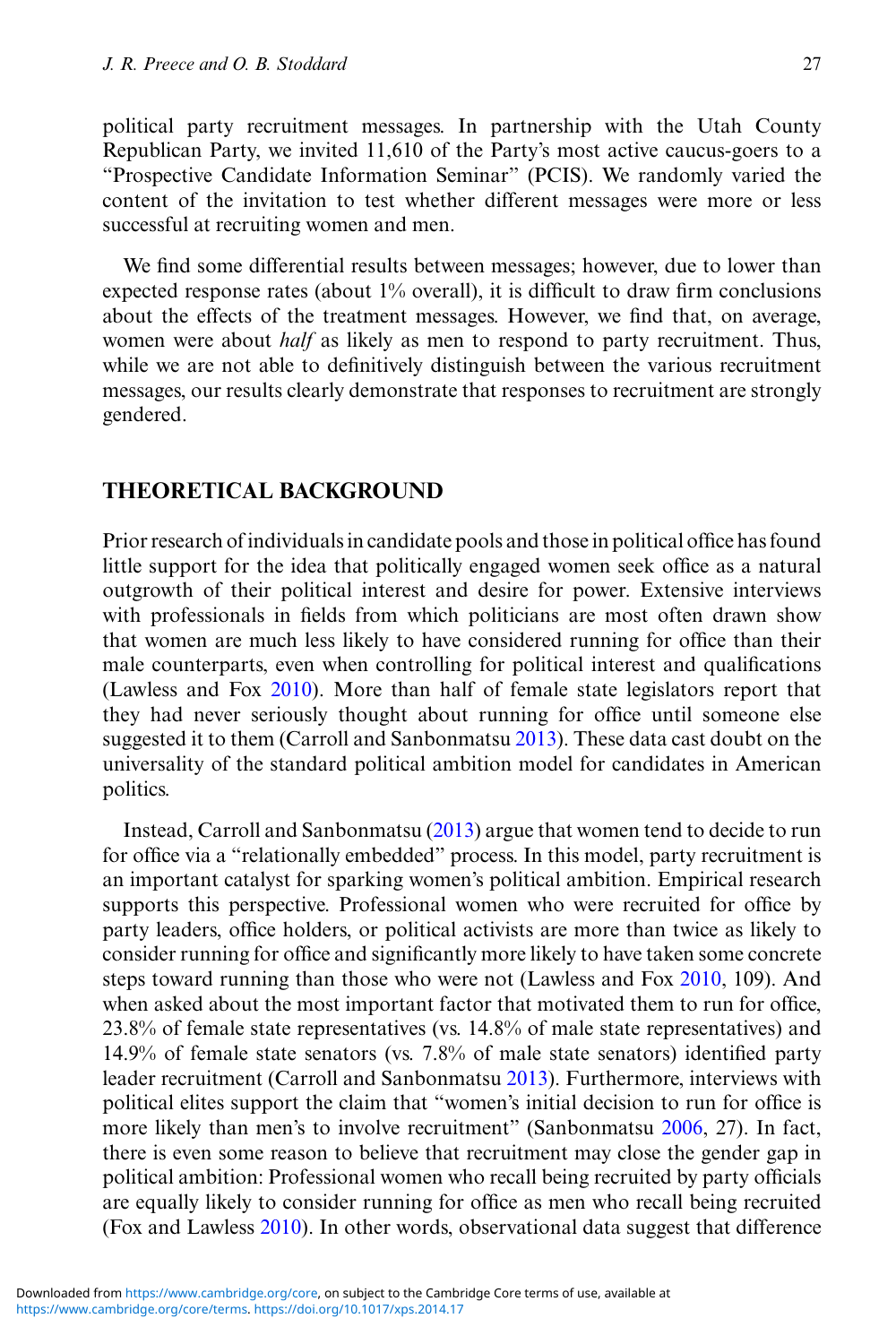between men and women is not *how* they respond to recruitment but *whether* they are recruited to begin with.

On the other hand, the conventional wisdom expressed in interviews with party elites suggests that even when party leaders try to recruit women, they are often much more hesitant than men to respond positively to recruitment. As one party leader observed about recruitment: "Men are much more willing to jump into [running for office] than women. You need to push women a lot harder to do it" (Sanbonmatsu [2006,](#page-10-0) 126).

Because of the observational nature of existing data, it is difficult to untangle the complicated causal story surrounding political ambition and recruitment. Lawless and Fox's [\(2010\)](#page-9-0) data, for example, rely on respondents' recollections of recruitment, which is likely to be measured with noise. Further, recruitment is likely to be endogenous to political ambition, and it is rarely done in the kind of systematic way that makes it easy to compare outcomes.

Hence, we design the first field experiment that measures gendered responses to political party recruitment efforts. While our experiment is not the first attempt to experimentally study the effect of recruitment messages on political ambition (see Broockman, forthcoming), it is the first to consider gender, to use partysponsored messages, and to involve a behavioral outcome with a costly time commitment. Moreover, our experimental design uses a unique subject pool of highly politically active individuals. Experimental research on the behaviors and motivations of elites is quite rare, but it is extremely important because it provides an additional level of external validity (Grose [2014\)](#page-9-0). Finally, we study Republican Party members, which is important because the gender gap among candidates and office holders is much larger in the Republican Party than in the Democratic Party (Carrol and Sanbonmatsu [2013\)](#page-9-0). Hence, we believe this research is an important contribution to the growing body of experimental literature on gender and political ambition.<sup>1</sup>

#### **EXPERIMENTAL DESIGN**

In cooperation with the Utah County Republican Party (UCRP), we designed a field experiment in which we organized a free, party-sponsored PCIS. The seminar took place in June 2013 and consisted of presentations by local party leaders on topics such as fundraising, networking, and managing a campaign team. Using the party database of caucus-attendees in Utah County, we mailed invitations to participate in the seminar four weeks prior to the event. We invited the 11,610 most active male

<sup>&</sup>lt;sup>1</sup>See also working papers reporting lab experiments by Kanthak and Woon (forthcoming) and Sweet-Cushman [\(2014\)](#page-10-0).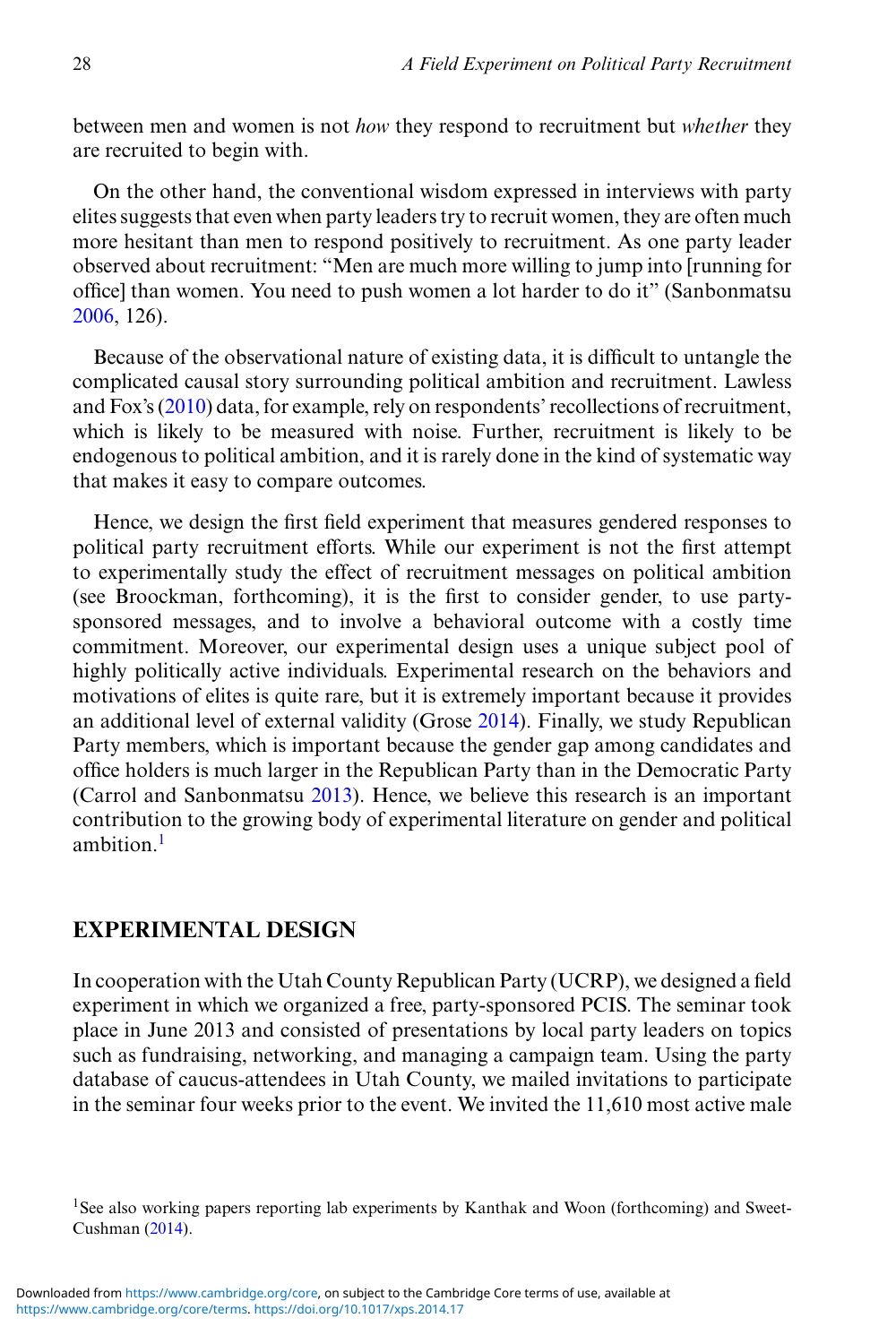and female UCRP caucus-goers to attend this seminar.<sup>2</sup> Male participants ( $N =$ 5,561) were randomly assigned to a control invitation or one of the nine theoretically motivated treatment invitations. Female participants ( $N = 6,049$ ) were randomly assigned to a control or one of the 10 treatments (the same treatments as the men, plus a female-specific treatment). We describe the treatments below and include the full text of each invitation in Appendix 3.

All invitations were addressed to members of the UCRP and were selected to ensure that only one individual received an invitation per household. These invitations outlined the basic description of the seminar and provided a link to the website where individuals could obtain additional information and register to participate in the PCIS. To enter the website, participants had to use an individualized username identification (ID) located on their invitation. This allowed us to identify those who responded to the invitation and collect data on three behavioral outcomes: (1) who logged on to the website, (2) who registered<sup>3</sup> for the seminar, and (3) who attended the seminar.

Ten days prior to the seminar, we made  $7,709$  reminder robocalls<sup>4</sup> to the households for which we had phone numbers. We also sent registration reminder emails to the 8,395 subjects with known email addresses. The complete text of the robocall and email messages is included in Appendices 6 and 7 respectively. [Tables 1](#page-6-0) and [2](#page-7-0) in Appendix 5 report the breakdown of the reminder messages by gender and treatment. There were no significant differences between the treatment groups with regard to how many subjects received these follow-up messages. We also find that the contact rate was typically higher for women, therefore we do not expect that these gender asymmetries could be responsible for the results that we observe below. Moreover, we find no significant change in the number of logins or registrations in the three days following the robocalls, suggesting that they were ineffective in increasing mobilization. In addition, Tables 3 and 4 report response rates and comparison of means tests for the subsample of subjects who received follow-up messages. These results are qualitatively identical to the results observed in the full sample. Finally, all subjects received a mailed postcard reminder in the week of the seminar. The postcard text is included in Appendix 8. The seminar lasted for 3.5 hours. On the day of the seminar, we recorded subjects' attendance and

3Registration process consisted of filling out a short online registration form, and took approximately 5–10 minutes. The full text of the registration form is available in Appendix 4.

4Robocalls consisted of a pre-recorded voice message by the UCRP chair reminding about the seminar and providing a website link for more information. All robocalls and emails reinforced the specific treatment message.

<sup>&</sup>lt;sup>2</sup>Utah uses a caucus/convention system to choose its candidates for political office. In 2012, more than 20,000 Republican Party members attended the caucuses in Utah County. We decided to use caucus-goers as our sample, since these are the individuals who have demonstrated that they are committed enough to politics to spend several hours on party causes. Furthermore, caucus attendance is split evenly between men and women. We identified the most active caucus-goers by creating an indicator of their level of political involvement comprised their voting frequency in past elections and service within the party (i.e., precinct officer/delegate). In the case where several household members were UCRP caucus-attenders, we randomly chose one of them to be contacted.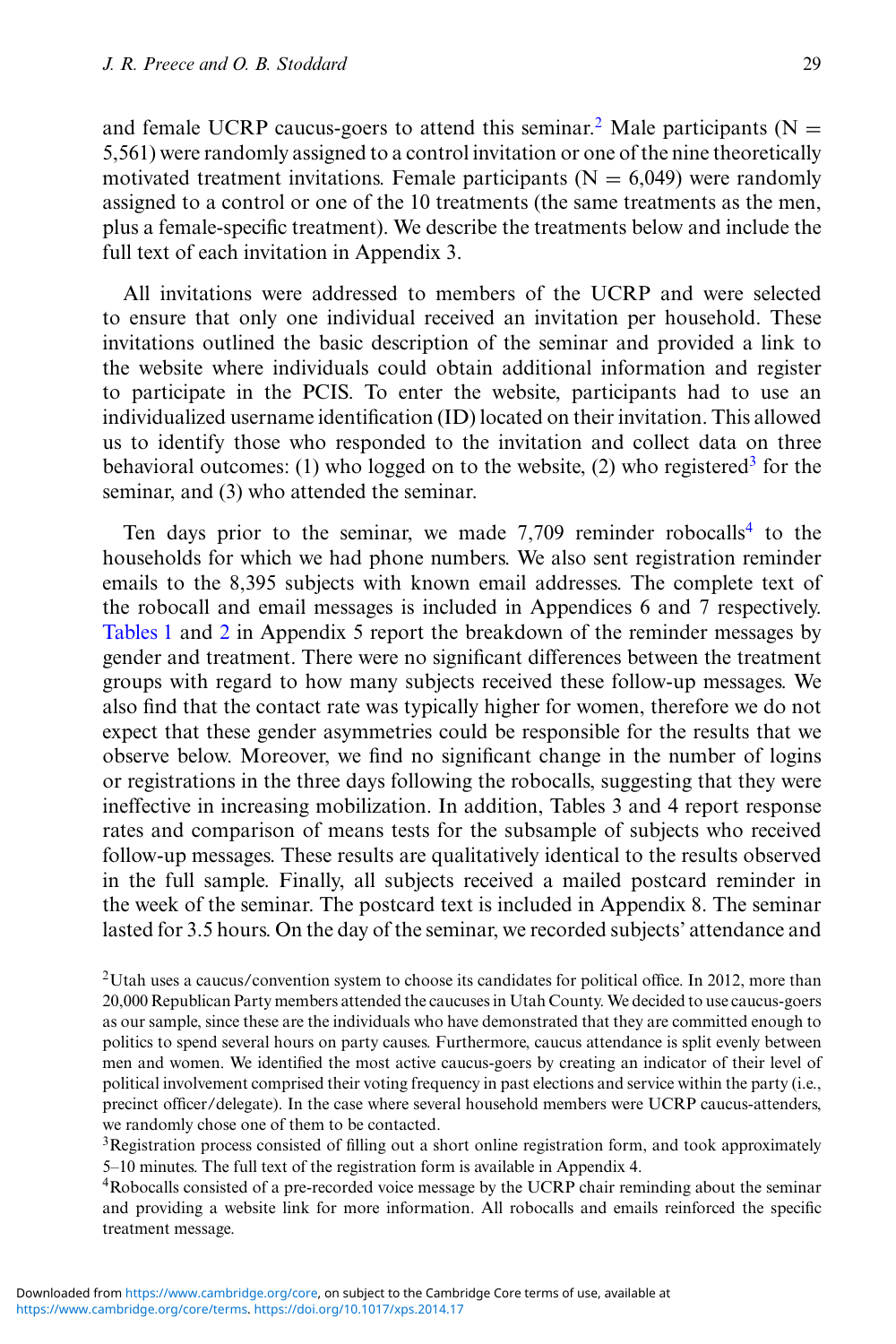distributed an exit survey at the conclusion of the seminar for feedback and further measurement of the subjects' interest in candidacy. The exit survey is included in Appendix 2. For a detailed analysis of the effect of the seminar on participants, see Preece and Stoddard [\(2014\)](#page-9-0).

## **TREATMENTS AND HYPOTHESES**

Based on existing literature and discussions with party leaders, we designed 10 versions of the mailed invitation. The header of each invitation differed in the following way for each treatment (see Appendix 3 for the full invitations):

*Control (C)*: "Have you considered running for office?"

*Less Competitive (T1)*: "Your chance of being elected may be better than you think—nearly half of seats are uncontested in Utah elections."

H1: T1 should boost response rates vis-à-vis the control.

*Competitive (T2)*: "Do you like debating about politics and thrive in *competitive* environments?"

H2: T2 should decrease response rates vis-à-vis the control for women.

*Qualified (T3)*: "You're in the top 10% of our most active party supporters, making you *highly qualified* to run for office."

H3: T3 should increase response rates vis-à-vis the control.

*Challenging qualifications (T4)*: "Do you think you have the *qualifications* it takes to run for office?"

H4: T4 should decrease response rates vis-à-vis the control.

*Service (T5)*: "Do you want to *make a difference* by improving the lives of your family and community members?"

H5: T5 should increase response rates vis-à-vis the control.

*Resources and support (T6)*: "Learn about *resources* and *support* available to run for office."

H6: T6 should increase response rates vis-à-vis the control.

*Time commitment (T7)*: "Did you know that almost all elected offices in Utah are *part-time* positions?"

H7: T7 should increase response rates vis-à-vis the control.

*Election rates (T8)*: "Did you know that when women run, they fundraise and win elections at the *same rate* as men?"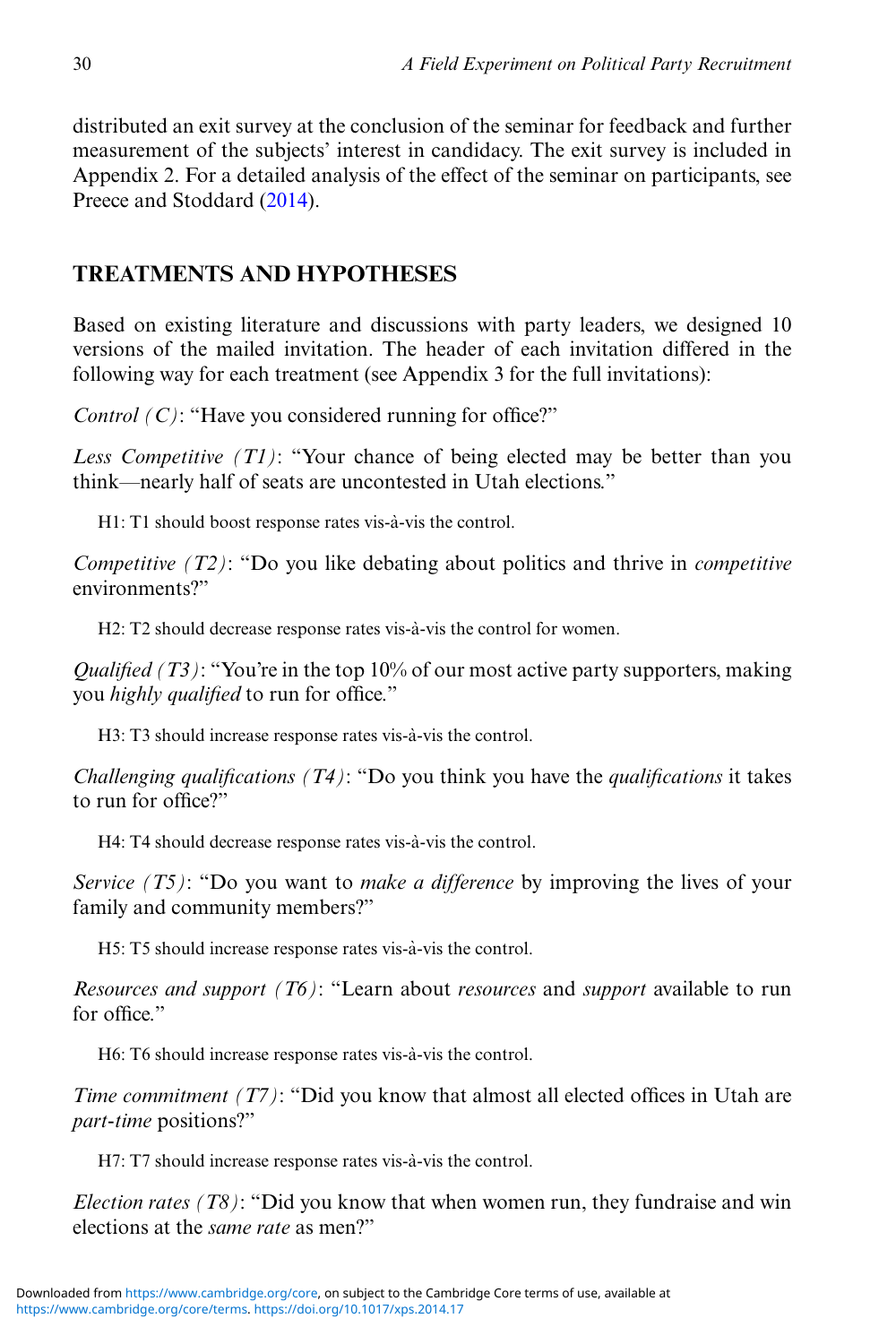<span id="page-6-0"></span>

|                                                          | Male            | Female          |
|----------------------------------------------------------|-----------------|-----------------|
| Percentage of respondents who logged on to the website   | $1.4\% (0.002)$ | $0.7\%$ (0.001) |
| Percentage of respondents who registered for the seminar | $0.9\% (0.001)$ | $0.4\%$ (0.001) |
| Percentage of respondents who attended the seminar       | $0.6\% (0.001)$ | $0.3\%$ (0.001) |
| Number of subjects                                       | 5.510           | 5.506           |

*Table 1* **Response Rates of Subjects by Gender**

Note*:* Standard errors are in parentheses.

H8: T8 should increase women's response rates vis-à-vis the control.

*Civic duty (T9)*: "'One of the deepest manifestations of *civic responsibility* is running for office.'—Chair of the Utah County Republican Party."

H9: T9 should increase response rates vis-à-vis the control.

*Women's appeal (T10)*: "'Nowhere outside the maternal circle does *woman* shine in her full glory as on the *[political] platform*.'—Martha Hughes Cannon, Utah Pioneer and America's first female state senator." (Sent to women only.)

H<sub>10</sub>: T<sub>10</sub> should increase response rates vis-a-vis the control.

#### **RESULTS**

Table 1 reports the distribution of our dependent variables by gender using a comparison of means. Clearly, across all treatments and dependent variables, men and women in our experiment exhibit large differences in their response to party recruitment. On average, women in our sample were half as likely as men to log onto the website, to register, and to attend the seminar, resulting in a significant gender gap in political ambition. Since gender is not randomly assigned, it is difficult to draw conclusions regarding causal effects. However, the results strongly suggest that women, on average, may be significantly less responsive than men to political party recruitment efforts.

[Table 2](#page-7-0) reports subjects' response rate by gender and treatment with two-tailed t-tests. The results indicate that the three treatments that significantly increase women's political ambition in our experiment are the qualified treatment, the resources and support treatment, and the civic duty treatment. The qualified treatment more than doubles the share of women who log on to the website and attend the seminar ( $p = 0.128$  and 0.083, two-tailed respectively). The resources and support treatment also result in a 25% increase in women's attendance relative to the control (0.005 vs. 0.000,  $p = 0.083$ , two-tailed) while having no statistically significant effect on the share of logins and registrations. And lastly, the civic duty treatment has a positive effect on women's registration rates, relative to the control  $(0.000 \text{ vs. } 0.005, \text{ p} = 0.083, \text{ two-tailed})$ . For men, emphasizing the part-time nature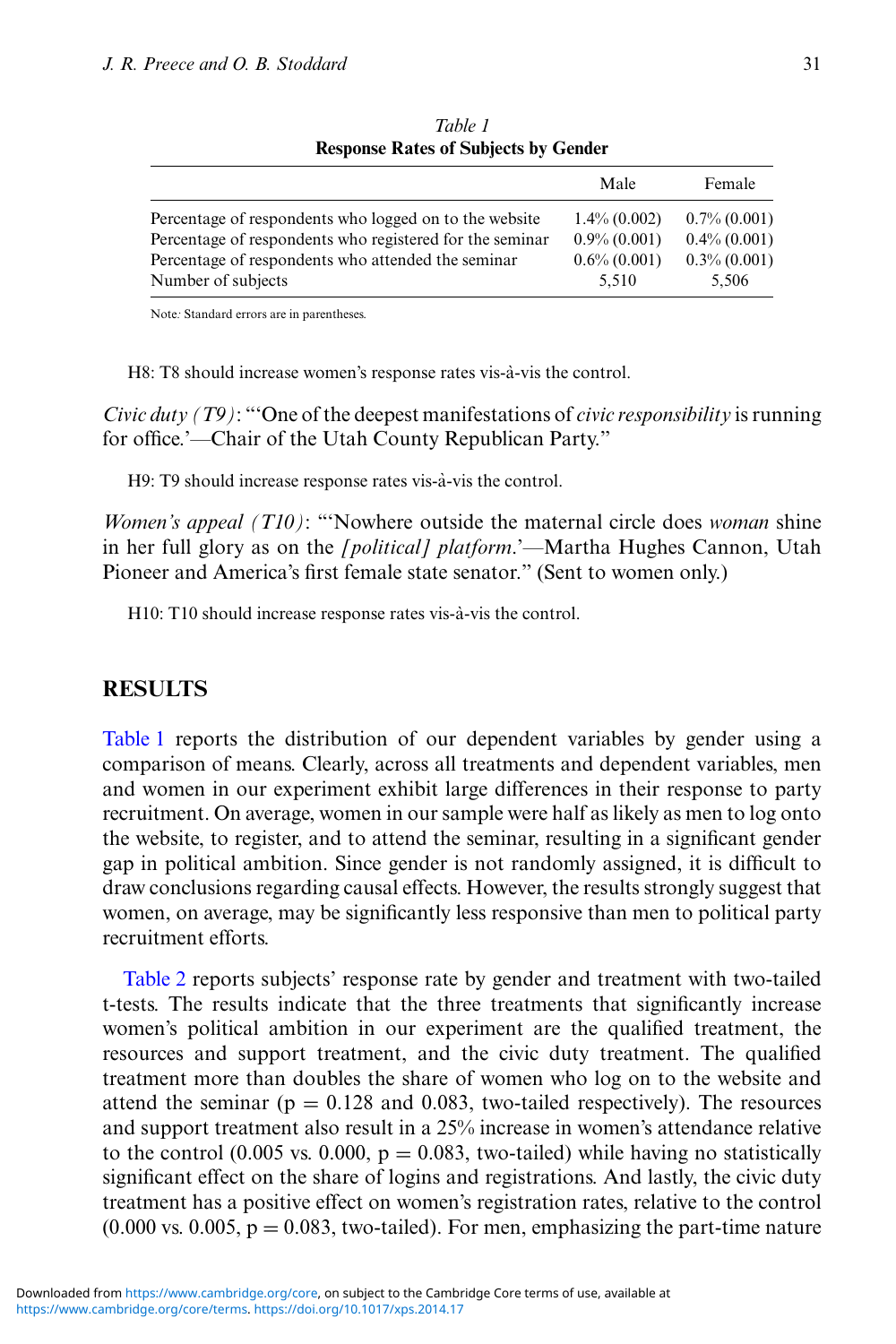|               | Control        |                  | Less competitive |                  | Competitive   |                  | Qualified  |          |
|---------------|----------------|------------------|------------------|------------------|---------------|------------------|------------|----------|
| Variable      | Male           | Female           | Male             | Female           | Male          | Female           | Male       | Female   |
| Website login | 0.011          | 0.004            | 0.016            | 0.005            | 0.013         | 0.004            | 0.018      | 0.009    |
|               | [0.103]        | [0.060]          | [0.127]          | [0.074]          | [0.112]       | [0.060]          | [0.134]    | [0.095]  |
|               | (0.004)        | (0.003)          | (0.005)          | (0.003)          | (0.005)       | (0.003)          | (0.006)    | (0.004)  |
| Registered    | 0.007          | $\mathbf{0}$     | 0.007            | 0.004            | 0.011         | $\theta$         | 0.015      | 0.005    |
|               | [0.085]        | [0]              | [0.085]          | [0.060]          | [0.104]       | [0]              | [0.120]    | [0.074]  |
|               | (0.004)        | (0)              | (0.004)          | (0.003)          | (0.004)       | (0)              | (0.005)    | (0.003)  |
| Attended      | 0.007          | $\mathbf{0}$     | 0.002            | $\boldsymbol{0}$ | 0.005         | $\boldsymbol{0}$ | 0.011      | $0.005*$ |
|               | [0.085]        | [0]              | [0.043]          | [0]              | [0.074]       | [0]              | [0.104]    | [0.074]  |
|               | (0.004)        | (0)              | (0.002)          | (0)              | (0.003)       | (0)              | (0.004)    | (0.003)  |
| Observations  | 550            | 550              | 551              | 551              | 551           | 550              | 550        | 551      |
|               |                | Challenging      |                  |                  | Resources and |                  |            | Time     |
|               | qualifications |                  | Service          |                  | support       |                  | commitment |          |
| Variable      | Male           | Female           | Male             | Female           | Male          | Female           | Male       | Female   |
| Website login | 0.009          | 0.007            | 0.015            | 0.005            | 0.007         | 0.007            | $0.025*$   | 0.007    |
|               | [0.095]        | [0.085]          | [0.120]          | [0.074]          | [0.085]       | [0.085]          | [0.157]    | [0.085]  |
|               | (0.004)        | (0.004)          | (0.005)          | (0.003)          | (0.004)       | (0.004)          | (0.007)    | (0.004)  |
| Registered    | 0.009          | 0.005            | 0.009            | 0.004            | 0.005         | 0.004            | 0.016      | 0.005    |
|               | [0.095]        | [0.074]          | [0.095]          | [0.060]          | [0.074]       | [0.060]          | [0.127]    | [0.074]  |
|               | (0.004)        | (0.003)          | (0.004)          | (0.003)          | (0.003)       | (0.003)          | (0.005)    | (0.003)  |
| Attended      | 0.004          | 0.004            | 0.007            | 0.002            | 0.004         | $0.005*$         | 0.013      | 0.002    |
|               | [0.060]        | [0.060]          | [0.085]          | [0.043]          | [0.060]       | [0.074]          | [0.112]    | [0.043]  |
|               | (0.003)        | (0.003)          | (0.004)          | (0.002)          | (0.003)       | (0.003)          | (0.005)    | (0.002)  |
| Observations  | 552            | 549              | 551              | 551              | 551           | 551              | 553        | 547      |
|               |                |                  |                  |                  | Women's       |                  |            |          |
|               |                | Election rates   |                  | Civic duty       | appeal        |                  |            |          |
| Variable      | Male           | Female           | Male             | Female           | Female        |                  |            |          |
| Website login | 0.007          | $\mathbf{0}$     | 0.015            | 0.011            | 0.007         |                  |            |          |
|               | [0.085]        | [0]              | [0.120]          | [0.104]          | [0.085]       |                  |            |          |
|               | (0.004)        | (0)              | (0.005)          | (0.004)          | (0.004)       |                  |            |          |
| Registered    | 0.005          | $\boldsymbol{0}$ | 0.009            | $0.005*$         | 0.004         |                  |            |          |
|               | [0.074]        | [0]              | [0.095]          | [0.074]          | [0.060]       |                  |            |          |
|               | (0.003)        | (0)              | (0.004)          | (0.003)          | (0.003)       |                  |            |          |
| Attended      | 0.002          | $\mathbf{0}$     | 0.007            | $0.005*$         | 0.004         |                  |            |          |
|               | [0.043]        | [0]              | [0.085]          | [0.074]          | [0.060]       |                  |            |          |
|               | (0.002)        | (0)              | (0.004)          | (0.003)          | (0.003)       |                  |            |          |
| Observations  | 551            | 550              | 551              | 550              | 549           |                  |            |          |

<span id="page-7-0"></span>*Table 2* **Mean Website Logins, Registrations, and Attendance Rates by Treatment and Gender**

Notes: Standard deviations are in square brackets. Standard errors are in parentheses.

∗Marginal statistical significance relative to control at the 10% level, two-sided t-test.

of political office increased the number of website visits—but not registration or attendance. We saw no statistically significant effect of the other treatments on participant's political ambition.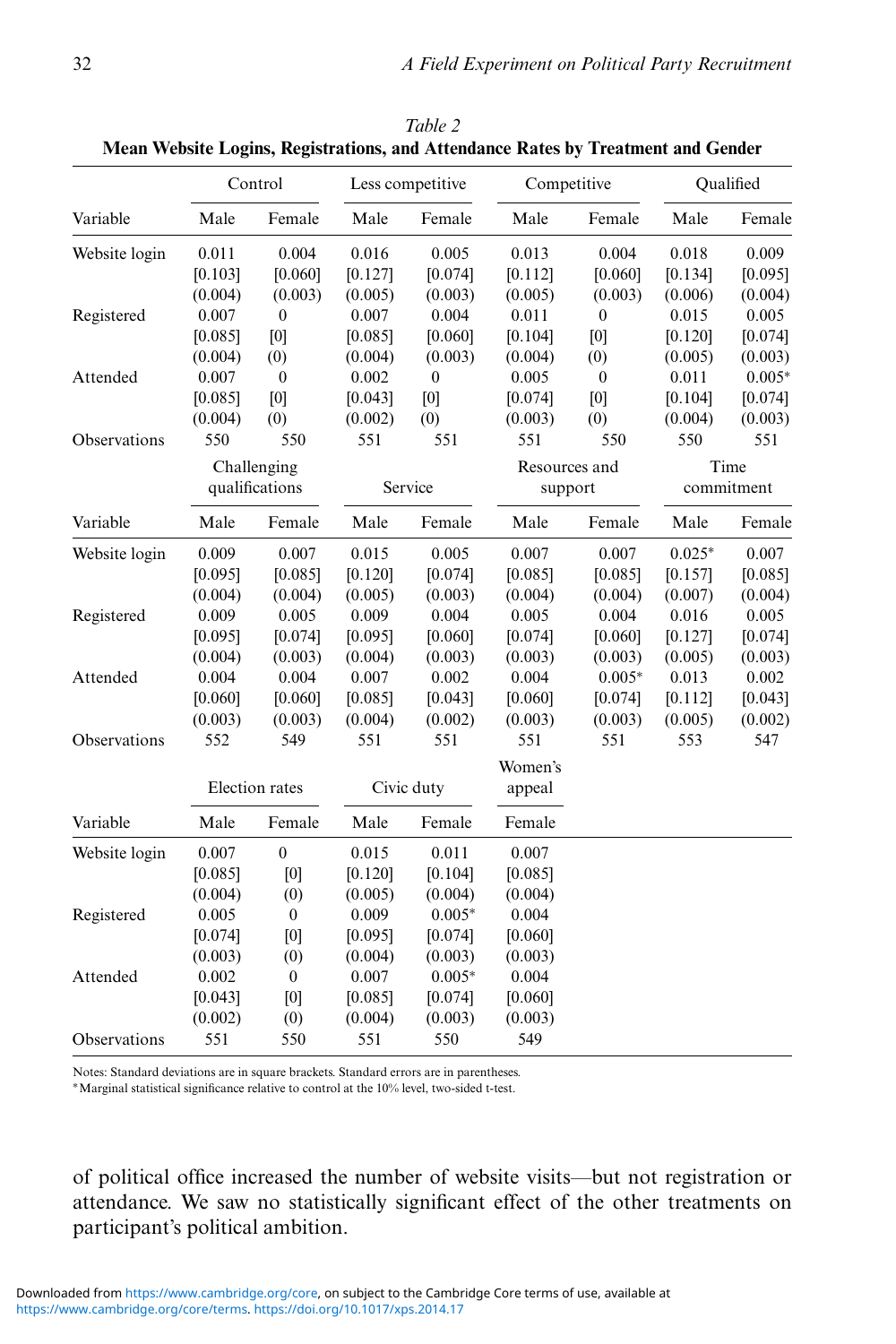It is likely that many of our null results are because of a lack of statistical power, and it is possible that some of our statistically significant results are a consequence of the multiple comparisons problem. Our power calculations assumed a 3% response rate based on our discussions with the party leadership. The actual response rates for logging on to the website averaged only  $1\%$  across treatments.<sup>5</sup> We therefore lack the ability to thoroughly evaluate our hypotheses about individual treatments and state more definitively which messages are the most effective in prompting increases in women's political ambition. Nevertheless, we believe that our findings will provide future researchers a helpful baseline when designing similar experiments as well as pointing gender scholars in fruitful directions for further research.

#### **CONCLUSIONS**

It is well documented that women are less likely than men to be encouraged to run for office by political elites (Crowder-Meyer [2013;](#page-9-0) Lawless and Fox [2010;](#page-9-0) Niven [1998\)](#page-9-0). While there is some observational research to suggest that when women are recruited, they respond similarly to men (Fox and Lawless [2010\)](#page-9-0), party leaders often report that women are difficult to recruit. Our experiment aimed at reconciling this seemingly contradictory evidence by considering whether certain messages are more or less effective at recruiting women and men to consider candidacy. Our results clearly show that when invited by their party to take steps toward running for office, politically active women are much less likely to do so than politically active men. But recruitment messages that reinforce a woman's qualifications emphasize available resources and support, and focus on office-holding as a civic duty may be more effective than other types of messages.

It is possible that our results are specific to this particular type of recruitment effort—although candidate training seminars are becoming increasingly common, especially for recruiting women (Hennings [2011;](#page-9-0) Rozell 2008; Sanbonmatsu et al. [2009;](#page-10-0) Sanbonmatsu, forthcoming). The results may also be sensitive to the particular population we studied: Utah County, Utah is a conservative, Republican-dominated area. However, recruitment in the Republican Party is particularly interesting to study because, in contrast to the Democratic Party, growth in the proportion of female officeholders in the Republican Party has stagnated or reversed over the past two decades (Carroll and Sanbonmatsu [2013\)](#page-9-0). This reality makes studying recruitment efforts in the Republican Party particularly interesting.

While our results do not provide a definitive answer into which recruitment messages increase women's political ambition the most, this study provides an important first step to understanding gender differences in responses to party recruitment. Our results also show the important role that experimental methods can

<sup>5</sup>Somewhat similar field experiments have shown that it is difficult to mobilize individuals to participate in politics and have yielded similarly low response rates (Cardy [2005;](#page-9-0) Gerber and Green [2000;](#page-9-0) Gerber et al. [2003;](#page-9-0) Miller and Krosnick [2004\)](#page-9-0).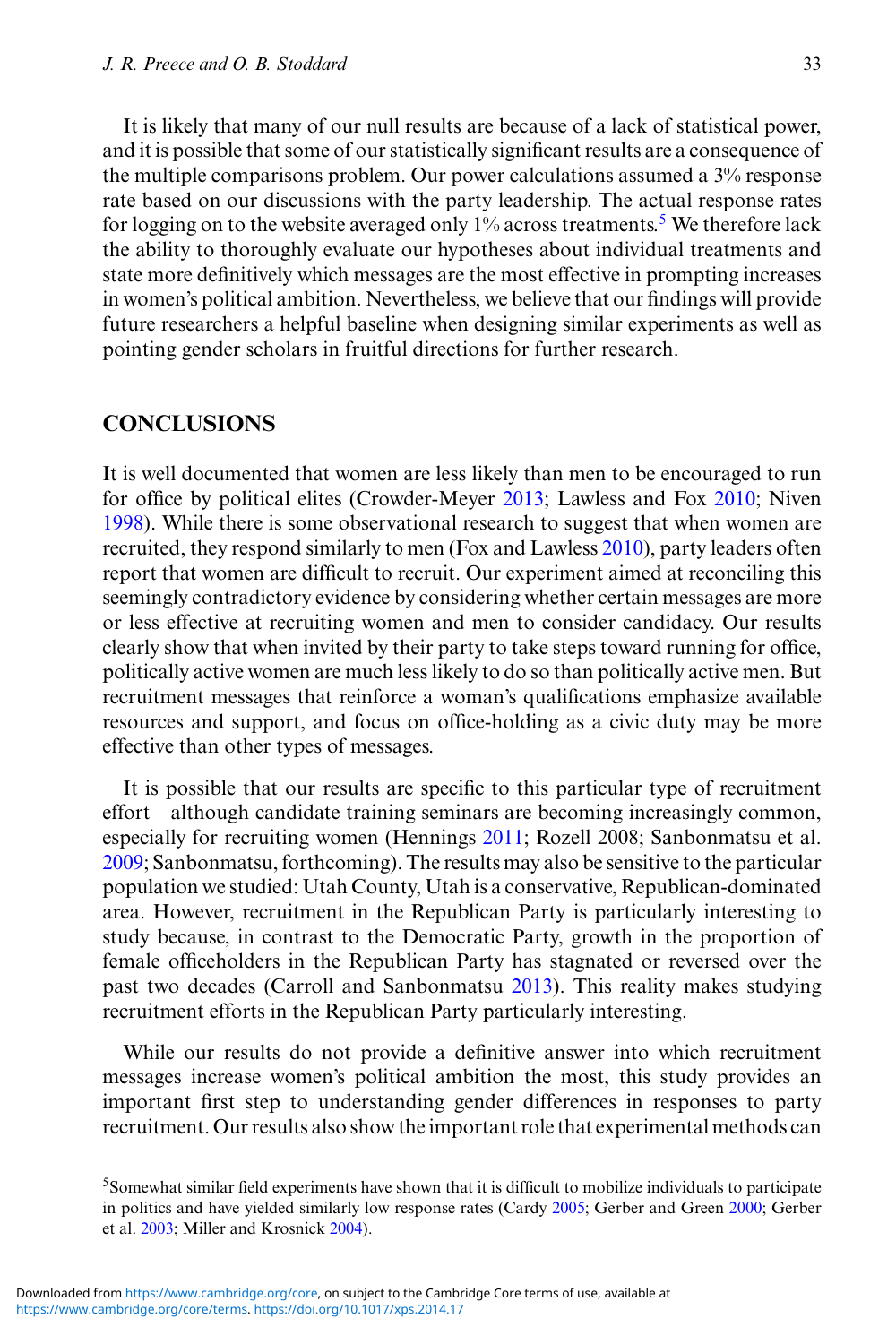<span id="page-9-0"></span>play in studies of recruitment and how working with parties and political elites can be an effective way to study these questions (Grose 2014). As researchers continue to work with parties to design similar experiments, we can learn more about the role of various recruitment methods and the differences between male and female candidacy decisions.

#### **SUPPLEMENTARY MATERIAL**

For supplementary material for this article, please visit Cambridge Journals Online. http://dx.doi.org/10.1017/xps.2014.17.

#### **REFERENCES**

- Broockman, David. 2014. "Mobilizing Candidates: Political Actors Strategically Shape the Candidate Pool with Personal Appeals." *Journal of Experimental Political Science* 1 (2).
- Cardy, E. A. 2005. "An Experimental Field Study of the GOTV and Persuasion Effects of Partisan Direct Mail and Phone Calls." *The Annals of the American Academy of Political and Social Science* 601 (1): 28–40.
- Carroll, Susan, and Kira Sanbonmatsu. 2013. *More Women Can Run: Gender and Pathways to the State Legislatures.* New York, NY: Oxford University Press.
- Crowder-Meyer, Melody. 2013. "Gendered Recruitment Without Trying: How Local Party Recruiters Affect Women's Representation." *Politics & Gender* 9 (4): 390–413.
- Fox, R., and Jennifer Lawless. 2010. "If Only They'd Ask: Gender, Recruitment, and Political Ambition." *The Journal of Politics* 72 (2): 310–26.
- Gerber, A. S., and D. P. Green. 2000. "The Effects of Canvassing, Telephone Calls, and Direct Mail on Voter Turnout: A Field Experiment." *American Political Science Review* 94 (3): 653–63.
- Gerber, A. S., D. P. Green, and M. Green. 2003. "Partisan Mail and Voter Turnout: Results from Randomized Field Experiments." *Electoral Studies* 22 (4): 563–79.
- Grose, C. R. 2014. "Field Experimental Work on Political Institutions." *Annual Review of Political Science* 17: 355–70.
- Hennings, V. M. 2011. "Civic Selves: Gender, Candidate Training Programs, and Envisioning Political Participation". Doctoral diss., University of Wisconsin-Madison.
- Kanthak, K., and J. Woon. Forthcoming. "Women Don't Run? Election Aversion and Candidate Entry". *American Journal of Political Science*.
- Lawless, J., and R. Fox. 2010. *It Still Takes a Candidate: Why Women Don't Run for Office*. Cambridge, MA: Cambridge University Press.
- Miller, J. M., and J. A. Krosnick. 2004. "Threat as a Motivator of Political Activism: A Field Experiment." *Political Psychology* 25 (4): 507–23.
- Niven, D. 1998. "Party Elites and Women Candidates: The Shape of Bias." *Women and Politics* 19 (2): 57–80.
- Preece, J., and O. Stoddard. 2014. "Run Jane Run! Gender Gap in Responses to Party Recruitment". Working Paper.
- Rozell, M. J. 2008. "Helping Women Run and Win: Feminist Groups, Candidate Recruitment and Training." *Women and Politics* 12 (3): 101–16.